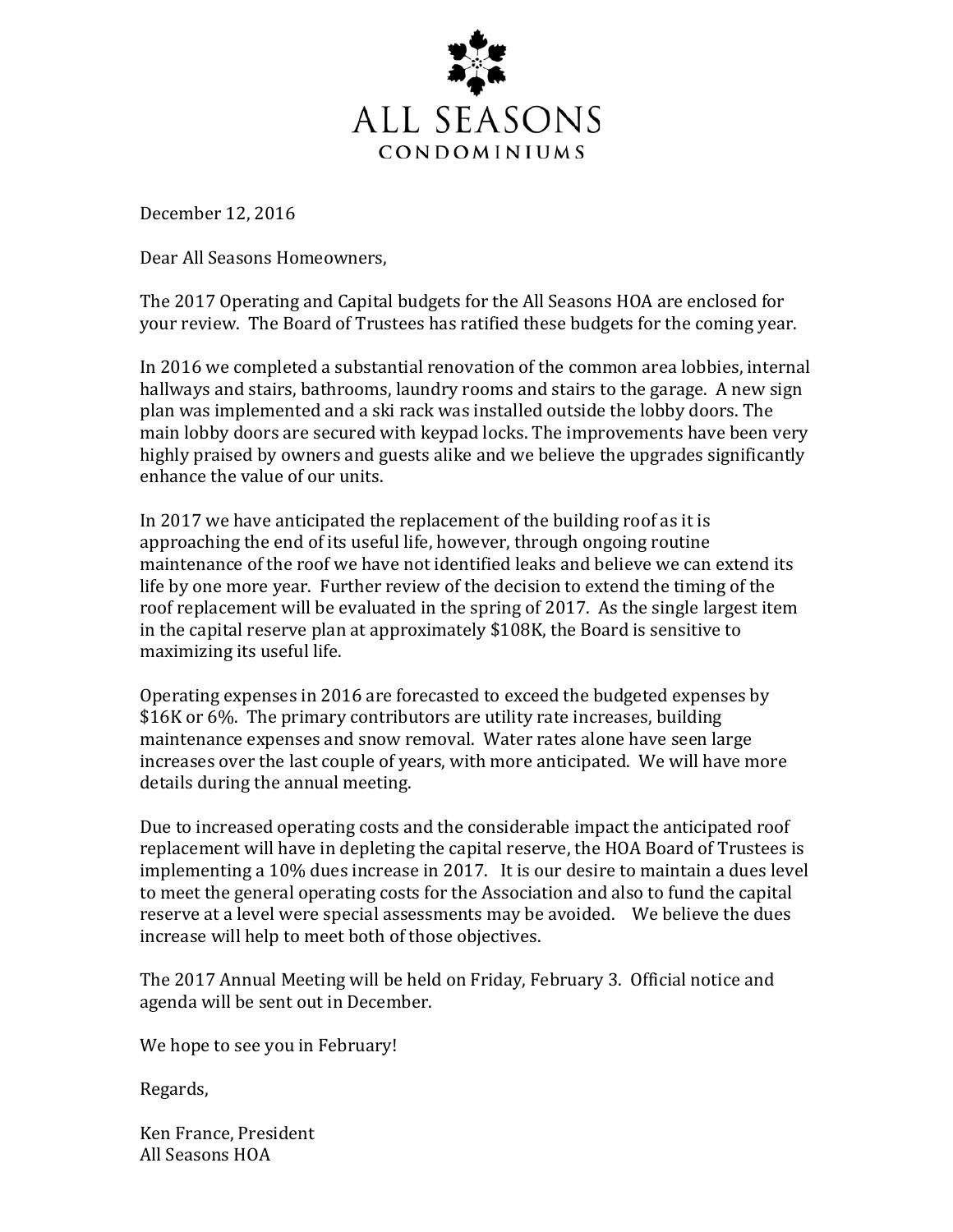## ALL SEASONS HOMEOWNERS ASSOCIATION 2017 BUDGET

|                                     | 17-Jan     | 17-Feb     | 17-Mar    | 17-Apr    | 17-May    | 17-Jun      | 17-Jul    | 17-Aug    | 17-Sep      | 17-Oct    | 17-Nov    | 17-Dec      | <b>TOTAL</b> |
|-------------------------------------|------------|------------|-----------|-----------|-----------|-------------|-----------|-----------|-------------|-----------|-----------|-------------|--------------|
| Income                              |            |            |           |           |           |             |           |           |             |           |           |             |              |
| <b>4000 - INCOME</b>                |            |            |           |           |           |             |           |           |             |           |           |             |              |
| 4110 - Regular Assessments          | 15,743.75  | 15,743.75  | 15,743.75 | 15,743.75 | 15,743.75 | 15,743.75   | 15,743.75 | 15,743.75 | 15,743.75   | 15,743.75 | 15,743.75 | 15,743.75   | 188,925.00   |
| 4440 - Interest Income              | 0.00       | 0.00       | 0.00      | 71.00     | 0.00      | 0.00        | 0.00      | 181.00    | 0.00        | 0.00      | 0.00      | 0.00        | 252.00       |
| 4450 - Other Income                 | 0.00       | 63.00      | 0.00      | 0.00      | 0.00      | 0.00        | 96.00     | 81.00     | 0.00        | 0.00      | 0.00      | 0.00        | 240.00       |
| Total 4000 - INCOME                 | 15,743.75  | 15,806.75  | 15,743.75 | 15,814.75 | 15,743.75 | 15,743.75   | 15,839.75 | 16,005.75 | 15,743.75   | 15,743.75 | 15,743.75 | 15,743.75   | 189,417.00   |
| <b>Total Income</b>                 | 15,743.75  | 15,806.75  | 15,743.75 | 15,814.75 | 15,743.75 | 15,743.75   | 15,839.75 | 16,005.75 | 15,743.75   | 15,743.75 | 15,743.75 | 15,743.75   | 189,417.00   |
| <b>Gross Profit</b>                 | 15,743.75  | 15,806.75  | 15,743.75 | 15,814.75 | 15,743.75 | 15,743.75   | 15,839.75 | 16,005.75 | 15,743.75   | 15,743.75 | 15,743.75 | 15,743.75   | 189,417.00   |
| <b>Expense</b>                      |            |            |           |           |           |             |           |           |             |           |           |             |              |
| 5110 - HOA Board Expense            | 0.00       | 200.00     | 0.00      | 0.00      | 0.00      | 0.00        | 0.00      | 0.00      | 0.00        | 0.00      | 0.00      | 0.00        | 200.00       |
| 5430 - Management Fees              | 999.00     | 999.00     | 999.00    | 999.00    | 999.00    | 999.00      | 999.00    | 1,026.00  | 1,026.00    | 1,026.00  | 1,026.00  | 1,026.00    | 12,123.00    |
| 5999 - MAINTENANCE / RESERVE        | 2,453.00   | 2,453.00   | 2,453.00  | 2,453.00  | 2,453.00  | 2,453.00    | 2,453.00  | 2,453.00  | 2,453.00    | 2,453.00  | 2,453.00  | 2,455.00    | 29,438.00    |
| 6005 - ADMINISTRATION               |            |            |           |           |           |             |           |           |             |           |           |             |              |
| 6010 - Audit and Accounting         | 15.00      | 300.00     | 0.00      | 0.00      | 0.00      | 0.00        | 0.00      | 0.00      | 280.00      | 0.00      | 0.00      | 0.00        | 595.00       |
| 6030 - Insurance                    | 870.00     | 870.00     | 870.00    | 870.00    | 870.00    | 870.00      | 870.00    | 870.00    | 870.00      | 890.00    | 890.00    | 890.00      | 10,500.00    |
| 6210 - Office Supplies              | 0.00       | 87.00      | 0.00      | 0.00      | 0.00      | 0.00        | 0.00      | 0.00      | 0.00        | 0.00      | 0.00      | 0.00        | 87.00        |
| 6240 - Postage                      | 0.00       | 15.00      | 18.00     | 20.00     | 20.00     | 20.00       | 20.00     | 7.00      | 20.00       | 20.00     | 0.00      | 15.00       | 175.00       |
| <b>Total 6005 - ADMINISTRATION</b>  | 885.00     | 1,272.00   | 888.00    | 890.00    | 890.00    | 890.00      | 890.00    | 877.00    | 1,170.00    | 910.00    | 890.00    | 905.00      | 11,357.00    |
| 6600 - HOUSEKEEPING                 |            |            |           |           |           |             |           |           |             |           |           |             |              |
| 6610 - Common Area Cleaning         | 800.00     | 550.00     | 600.00    | 250.00    | 285.00    | 700.00      | 750.00    | 1,249.00  | 999.00      | 666.00    | 750.00    | 1,083.00    | 8,682.00     |
| Total 6600 - HOUSEKEEPING           | 800.00     | 550.00     | 600.00    | 250.00    | 285.00    | 700.00      | 750.00    | 1,249.00  | 999.00      | 666.00    | 750.00    | 1,083.00    | 8,682.00     |
| 7000 - Engineering                  |            |            |           |           |           |             |           |           |             |           |           |             |              |
| 5170 - Routine Maintenance          | 1,400.00   | 1,400.00   | 1,400.00  | 1,400.00  | 3,000.00  | 1,400.00    | 1,400.00  | 1,400.00  | 1,400.00    | 1,400.00  | 1,400.00  | 1,500.00    | 18,500.00    |
| 5230 - R & M Building               | 200.00     | 200.00     | 200.00    | 200.00    | 200.00    | 300.00      | 300.00    | 250.00    | 200.00      | 200.00    | 200.00    | 200.00      | 2,650.00     |
| 5240 - Pool / Spa Supplies          | 150.00     | 150.00     | 150.00    | 150.00    | 150.00    | 150.00      | 150.00    | 150.00    | 150.00      | 150.00    | 150.00    | 150.00      | 1,800.00     |
| 5250 - Pool / Spa Service           | 2,362.00   | 2,362.00   | 2,362.00  | 1,556.00  | 900.00    | 2,362.00    | 2,362.00  | 2,625.00  | 1,219.00    | 775.00    | 1,219.00  | 2,625.00    | 22,729.00    |
| 5260 - Grounds Maintenance          | 0.00       | 0.00       | 150.00    | 740.00    | 1,100.00  | 2,000.00    | 1,650.00  | 1,800.00  | 1,600.00    | 1,000.00  | 200.00    | 0.00        | 10,240.00    |
| 5270 - Snow Removal                 | 2,700.00   | 1,755.00   | 1,350.00  | 0.00      | 0.00      | 0.00        | 0.00      | 0.00      | 0.00        | 0.00      | 200.00    | 400.00      | 6,405.00     |
| Total 7000 - Engineering            | 6,812.00   | 5,867.00   | 5,612.00  | 4,046.00  | 5,350.00  | 6,212.00    | 5,862.00  | 6,225.00  | 4,569.00    | 3,525.00  | 3,369.00  | 4,875.00    | 62,324.00    |
| 7200 - Services / Utilities         |            |            |           |           |           |             |           |           |             |           |           |             |              |
| 6260 - Telephone                    | (100.00)   | 400.00     | 550.00    | (100.00)  | 400.00    | 550.00      | (100.00)  | 400.00    | 520.00      | (100.00)  | 400.00    | 500.00      | 3,320.00     |
| 7205 - TV/Cable/Internet            | 725.00     | 725.00     | 725.00    | 725.00    | 725.00    | 725.00      | 724.00    | 725.00    | 724.00      | 725.00    | 725.00    | 725.00      | 8,698.00     |
| 7210 - Electric                     | 1,650.00   | 1,600.00   | 1,300.00  | 1,425.00  | 600.00    | 625.00      | 650.00    | 650.00    | 600.00      | 800.00    | 1,000.00  | 1,600.00    | 12,500.00    |
| 7220 - Natural Gas                  | 925.00     | 770.00     | 825.00    | 480.00    | 240.00    | 225.00      | 225.00    | 120.00    | 220.00      | 250.00    | 480.00    | 1,000.00    | 5,760.00     |
| 7240 - Sewer                        | 950.00     | 950.00     | 950.00    | 950.00    | 950.00    | 950.00      | 985.00    | 985.00    | 985.00      | 995.00    | 995.00    | 995.00      | 11,640.00    |
| 7260 - Water                        | 874.00     | 1,539.00   | 1,441.00  | 1,109.00  | 991.00    | 554.00      | 1,041.00  | 1,800.00  | 2,700.00    | 2,200.00  | 893.00    | 1,470.00    | 16,612.00    |
| Total 7200 - Services / Utilities   | 5,024.00   | 5,984.00   | 5,791.00  | 4,589.00  | 3,906.00  | 3,629.00    | 3,525.00  | 4,680.00  | 5,749.00    | 4,870.00  | 4,493.00  | 6,290.00    | 58,530.00    |
| 5200 - Programmed Maintenance       |            |            |           |           |           |             |           |           |             |           |           |             |              |
| 5201 - Fire Alarm Monitoring        | 50.00      | 50.00      | 50.00     | 50.00     | 240.00    | 308.00      | 50.00     | 50.00     | 50.00       | 50.00     | 50.00     | 50.00       | 1,048.00     |
| 5202 - Garage Door Maint            | 0.00       | 0.00       | 0.00      | 0.00      | 115.00    | 355.00      | 0.00      | 84.00     | 0.00        | 0.00      | 0.00      | 0.00        | 554.00       |
| 5203 - Fertilizer/Insect Contrl     | 0.00       | 0.00       | 0.00      | 218.00    | 71.00     | 0.00        | 386.00    | 72.00     | 0.00        | 0.00      | 0.00      | 0.00        | 747.00       |
| 5206 - Elevator Service/Repair      | 165.00     | 165.00     | 164.00    | 165.00    | 353.00    | 165.00      | 164.00    | 128.00    | 610.00      | 165.00    | 165.00    | 165.00      | 2,574.00     |
| 5205 - Window Cleaning              | 0.00       | 0.00       | 0.00      | 0.00      | 0.00      | 532.50      | 0.00      | 0.00      | 532.50      | 0.00      | 0.00      | 0.00        | 1,065.00     |
| 5207 - Alarm Maintenance            | 0.00       | 0.00       | 0.00      | 0.00      | 0.00      | 775.00      | 0.00      | 0.00      | 0.00        | 0.00      | 0.00      | 0.00        | 775.00       |
| Total 5200 - Programmed Maintenance | 215.00     | 215.00     | 214.00    | 433.00    | 779.00    | 2,135.50    | 600.00    | 334.00    | 1,192.50    | 215.00    | 215.00    | 215.00      | 6,763.00     |
| <b>Total Expense</b>                | 17,188.00  | 17,540.00  | 16,557.00 | 13,660.00 | 14,662.00 | 17,018.50   | 15,079.00 | 16,844.00 | 17,158.50   | 13,665.00 | 13,196.00 | 16,849.00   | 189,417.00   |
| Net Income                          | (1,444.25) | (1,733.25) | (813.25)  | 2,154.75  | 1,081.75  | (1, 274.75) | 760.75    | (838.25)  | (1, 414.75) | 2,078.75  | 2,547.75  | (1, 105.25) | 0.00         |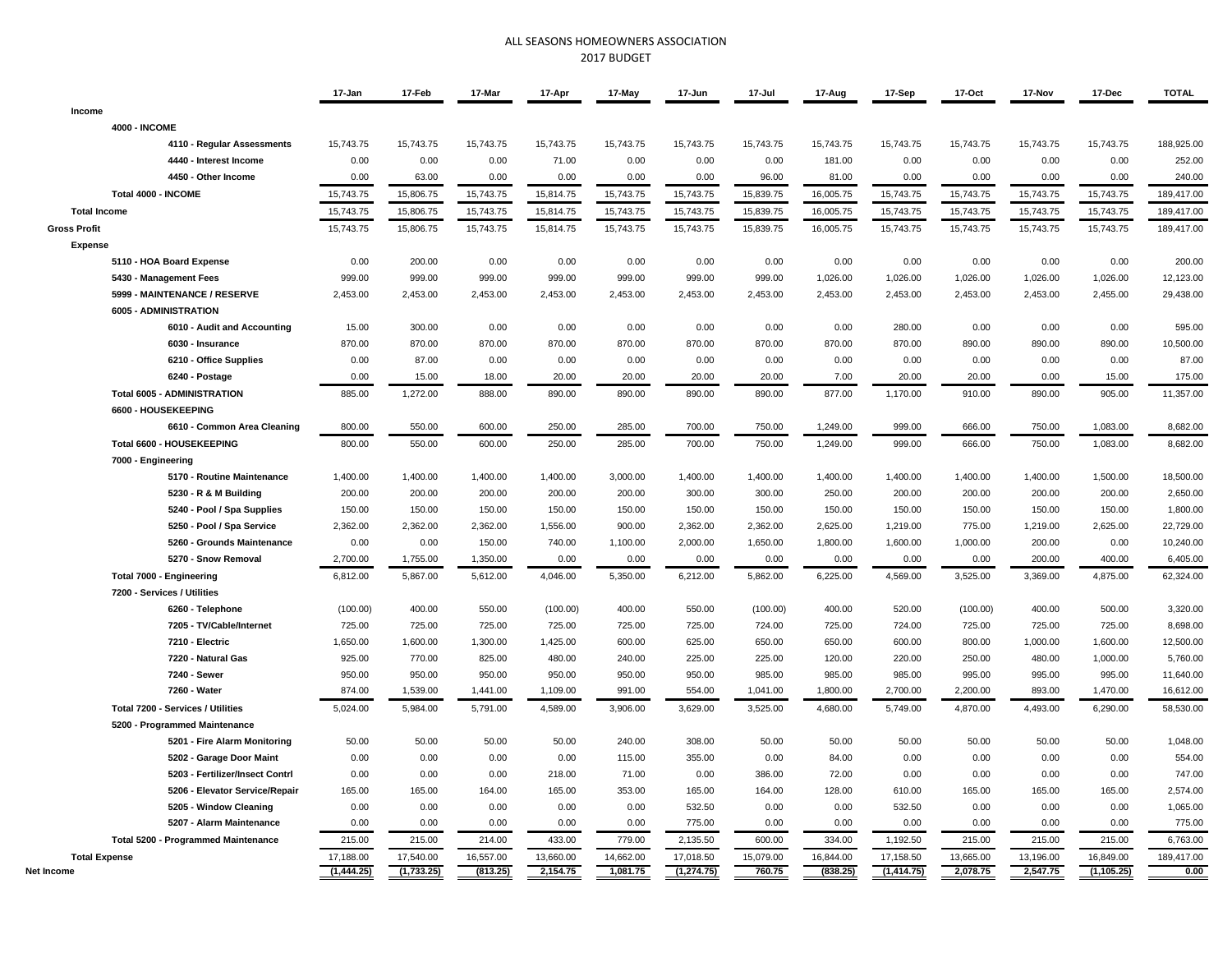## ALL SEASONS HOMEOWNERS ASSOCIATION 2016 ACTUAL / FORECAST

|                                     | <b>Jan 16</b> | Feb 16     | <b>Mar 16</b> | Apr 16     | May 16    | <b>Jun 16</b> | <b>Jul 16</b> | <b>Aug 16</b> | Sep 16     | <b>Oct 16</b> | Nov 16    | <b>Dec 16</b> | <b>TOTAL</b> |
|-------------------------------------|---------------|------------|---------------|------------|-----------|---------------|---------------|---------------|------------|---------------|-----------|---------------|--------------|
| Income                              |               |            |               |            |           |               |               |               |            |               |           |               |              |
| <b>4000 - INCOME</b>                |               |            |               |            |           |               |               |               |            |               |           |               |              |
| 4110 - Regular Assessments          | 14,312.50     | 14,312.50  | 14,312.50     | 14,312.50  | 14,312.50 | 14,312.50     | 14,312.50     | 14,312.50     | 14,312.50  | 14,312.50     | 14,312.50 | 14,312.50     | 171,750.00   |
| 4440 - Interest Income              | 0.00          | 0.00       | 0.00          | 70.90      | 0.00      | 0.00          | 0.00          | 181.04        | 0.00       | 0.00          | 0.00      | 0.00          | 251.94       |
| 4450 - Other Income                 | 0.00          | 62.50      | 0.00          | 125,000.00 | 0.00      | 0.00          | 96.38         | 81.25         | 0.00       | 0.00          | 0.00      | 0.00          | 125,240.13   |
| Total 4000 - INCOME                 | 14,312.50     | 14,375.00  | 14,312.50     | 139,383.40 | 14,312.50 | 14,312.50     | 14,408.88     | 14,574.79     | 14,312.50  | 14,312.50     | 14,312.50 | 14,312.50     | 297,242.07   |
| <b>Total Income</b>                 | 14,312.50     | 14,375.00  | 14,312.50     | 139,383.40 | 14,312.50 | 14,312.50     | 14,408.88     | 14,574.79     | 14,312.50  | 14,312.50     | 14,312.50 | 14,312.50     | 297,242.07   |
| <b>Gross Profit</b>                 | 14,312.50     | 14,375.00  | 14,312.50     | 139,383.40 | 14,312.50 | 14,312.50     | 14,408.88     | 14,574.79     | 14,312.50  | 14,312.50     | 14,312.50 | 14,312.50     | 297,242.07   |
| <b>Expense</b>                      |               |            |               |            |           |               |               |               |            |               |           |               |              |
| 5110 - HOA Board Expense            | 0.00          | 302.22     | 0.00          | 0.00       | 0.00      | 0.00          | 0.00          | 0.00          | 0.00       | 0.00          | 0.00      | 0.00          | 302.22       |
| 5430 - Management Fees              | 997.00        | 997.00     | 997.00        | 997.00     | 997.00    | 997.00        | 997.00        | 997.00        | 997.00     | 1,023.00      | 1,023.00  | 1,023.00      | 12,042.00    |
| 5999 - MAINTENANCE / RESERVE        | 2,463.00      | 2,463.00   | 2,463.00      | 127,463.00 | 2,463.00  | 2,463.00      | 2,463.00      | 2,463.00      | 2,463.00   | 2,463.00      | 2,463.00  | (13,791.68)   | 138,301.32   |
| 6005 - ADMINISTRATION               |               |            |               |            |           |               |               |               |            |               |           |               |              |
| 6010 - Audit and Accounting         | 15.00         | 300.00     | 0.00          | 0.00       | 0.00      | 0.00          | 0.00          | 0.00          | 279.50     | 0.00          | 0.00      | 0.00          | 594.50       |
| 6030 - Insurance                    | 875.00        | 875.00     | 875.00        | 875.00     | 875.00    | 875.00        | 875.00        | 875.00        | 875.00     | 875.00        | 875.00    | 875.00        | 10,500.00    |
| 6210 - Office Supplies              | 0.00          | 86.64      | 0.00          | 0.00       | 0.00      | 0.00          | 0.00          | 0.00          | 0.00       | 0.00          | 0.00      | 0.00          | 86.64        |
| 6240 - Postage                      | 0.00          | 15.00      | 0.00          | 16.50      | 82.00     | 25.00         | 6.00          | 5.50          | 0.00       | 32.00         | 15.00     | 15.00         | 212.00       |
| <b>Total 6005 - ADMINISTRATION</b>  | 890.00        | 1,276.64   | 875.00        | 891.50     | 957.00    | 900.00        | 881.00        | 880.50        | 1,154.50   | 907.00        | 890.00    | 890.00        | 11,393.14    |
| 6600 - HOUSEKEEPING                 |               |            |               |            |           |               |               |               |            |               |           |               |              |
| 6610 - Common Area Cleaning         | 790.00        | 531.00     | 607.00        | 188.00     | 265.00    | 694.22        | 632.54        | 798.00        | 528.00     | 438.00        | 400.00    | 600.00        | 6,471.76     |
| Total 6600 - HOUSEKEEPING           | 790.00        | 531.00     | 607.00        | 188.00     | 265.00    | 694.22        | 632.54        | 798.00        | 528.00     | 438.00        | 400.00    | 600.00        | 6,471.76     |
| 7000 - Engineering                  |               |            |               |            |           |               |               |               |            |               |           |               |              |
| 5170 - Routine Maintenance          | 1,328.00      | 1,759.50   | 1,890.00      | 1,510.00   | 1,575.00  | 1,811.00      | 1,698.00      | 1,575.00      | 1,755.00   | 1,500.00      | 1,600.00  | 1,600.00      | 19,601.50    |
| 5230 - R & M Building               | 642.63        | 305.41     | 795.47        | 171.76     | 118.17    | 765.19        | 820.99        | 31.85         | 1,153.54   | 58.63         | 439.85    | 100.00        | 5,403.49     |
| 5240 - Pool / Spa Supplies          | 180.85        | 237.12     | 249.19        | 348.80     | 50.97     | 375.40        | 278.74        | 235.07        | 184.34     | 40.00         | 200.00    | 225.00        | 2,605.48     |
| 5250 - Pool / Spa Service           | 1,250.00      | 1,250.00   | 1,250.00      | 1,292.98   | 1,250.00  | 1,575.00      | 1,451.00      | 1,328.00      | 1,125.00   | 1,250.00      | 1,250.00  | 1,250.00      | 15,521.98    |
| 5260 - Grounds Maintenance          | 0.00          | 0.00       | 148.95        | 740.00     | 1,104.93  | 2,351.05      | 2,036.00      | 1,822.56      | 1,697.07   | 1,125.00      | 0.00      | 0.00          | 11,025.56    |
| 5270 - Snow Removal                 | 2,883.87      | 1,655.00   | 1,350.00      | 0.00       | 0.00      | 0.00          | 0.00          | 0.00          | 0.00       | 0.00          | 500.00    | 1,000.00      | 7,388.87     |
| Total 7000 - Engineering            | 6,285.35      | 5,207.03   | 5,683.61      | 4,063.54   | 4,099.07  | 6,877.64      | 6,284.73      | 4,992.48      | 5,914.95   | 3,973.63      | 3,989.85  | 4,175.00      | 61,546.88    |
| 7200 - Services / Utilities         |               |            |               |            |           |               |               |               |            |               |           |               |              |
| 6260 - Telephone                    | (301.18)      | 397.51     | 527.41        | (81.68)    | 527.32    | 527.32        | 92.50         | 158.91        | 361.03     | (138.98)      | 500.00    | 300.00        | 2,870.16     |
| 7205 - TV/Cable/Internet            | 838.37        | 880.74     | 720.18        | 729.68     | 720.18    | 720.18        | 717.36        | 718.77        | 718.77     | 861.99        | 725.00    | 725.00        | 9,076.22     |
| 7210 - Electric                     | 1,925.84      | 1,571.04   | 1,488.68      | 1,389.88   | 576.82    | 604.68        | 612.67        | 616.22        | 583.88     | 527.60        | 1,000.00  | 1,600.00      | 12,497.31    |
| 7220 - Natural Gas                  | 918.15        | 757.25     | 812.33        | 557.18     | 232.97    | 203.22        | 204.26        | 110.87        | 207.33     | 277.96        | 550.00    | 975.00        | 5,806.52     |
| 7240 - Sewer                        | 935.53        | 935.53     | 935.53        | 935.53     | 935.53    | 935.53        | 977.11        | 977.11        | 991.77     | 977.11        | 991.77    | 991.77        | 11,519.82    |
| 7260 - Water                        | 832.16        | 1,465.92   | 1,372.72      | 1,055.84   | 944.00    | 528.00        | 991.65        | 2,387.01      | 3,985.57   | 2,775.01      | 850.00    | 1,400.00      | 18,587.88    |
| Total 7200 - Services / Utilities   | 5,148.87      | 6,007.99   | 5,856.85      | 4,586.43   | 3,936.82  | 3,518.93      | 3,595.55      | 4,968.89      | 6,848.35   | 5,280.69      | 4,616.77  | 5,991.77      | 60,357.91    |
| 5200 - Programmed Maintenance       |               |            |               |            |           |               |               |               |            |               |           |               |              |
| 5201 - Fire Alarm Monitoring        | 47.62         | 47.62      | 47.62         | 47.62      | 240.88    | 308.37        | 49.29         | 49.29         | 49.29      | 49.29         | 49.29     | 49.29         | 1,035.47     |
| 5202 - Garage Door Maint            | 0.00          | 0.00       | 0.00          | 0.00       | 115.00    | 354.75        | 0.00          | 83.50         | 0.00       | 0.00          | 0.00      | 0.00          | 553.25       |
| 5203 - Fertilizer/Insect Contrl     | 0.00          | 0.00       | 0.00          | 236.00     | 71.40     | 0.00          | 386.12        | 71.40         | 0.00       | 71.40         | 0.00      | 0.00          | 836.32       |
| 5204 - Elevator Service/Repair      | 0.00          | 0.00       | 0.00          | 0.00       | 0.00      | 0.00          | 0.00          | 0.00          | 0.00       | 0.00          | 0.00      | 0.00          | 0.00         |
| 5205 - Window Cleaning              | 0.00          | 0.00       | 0.00          | 0.00       | 0.00      | 532.50        | 0.00          | 0.00          | 532.50     | 0.00          | 0.00      | 0.00          | 1,065.00     |
| 5206 - Elevator Service             | 164.70        | 164.70     | 164.70        | 164.70     | 342.70    | 164.70        | 164.70        | 127.10        | 609.70     | 164.70        | 164.70    | 164.70        | 2,561.80     |
| 5207 - Alarm Maintenance            | 0.00          | 0.00       | 0.00          | 0.00       | 0.00      | 775.00        | 0.00          | 0.00          | 0.00       | 0.00          | 0.00      | 0.00          | 775.00       |
| Total 5200 - Programmed Maintenance | 212.32        | 212.32     | 212.32        | 448.32     | 769.98    | 2,135.32      | 600.11        | 331.29        | 1,191.49   | 285.39        | 213.99    | 213.99        | 6,826.84     |
| <b>Total Expense</b>                | 16,786.54     | 16,997.20  | 16,694.78     | 138,637.79 | 13,487.87 | 17,586.11     | 15,453.93     | 15,431.16     | 19,097.29  | 14,370.71     | 13,596.61 | (897.92)      | 297,242.07   |
| Net Income                          | (2, 474.04)   | (2,622.20) | (2, 382.28)   | 745.61     | 824.63    | (3,273.61)    | (1,045.05)    | (856.37)      | (4,784.79) | (58.21)       | 715.89    | 15,210.42     | 0.00         |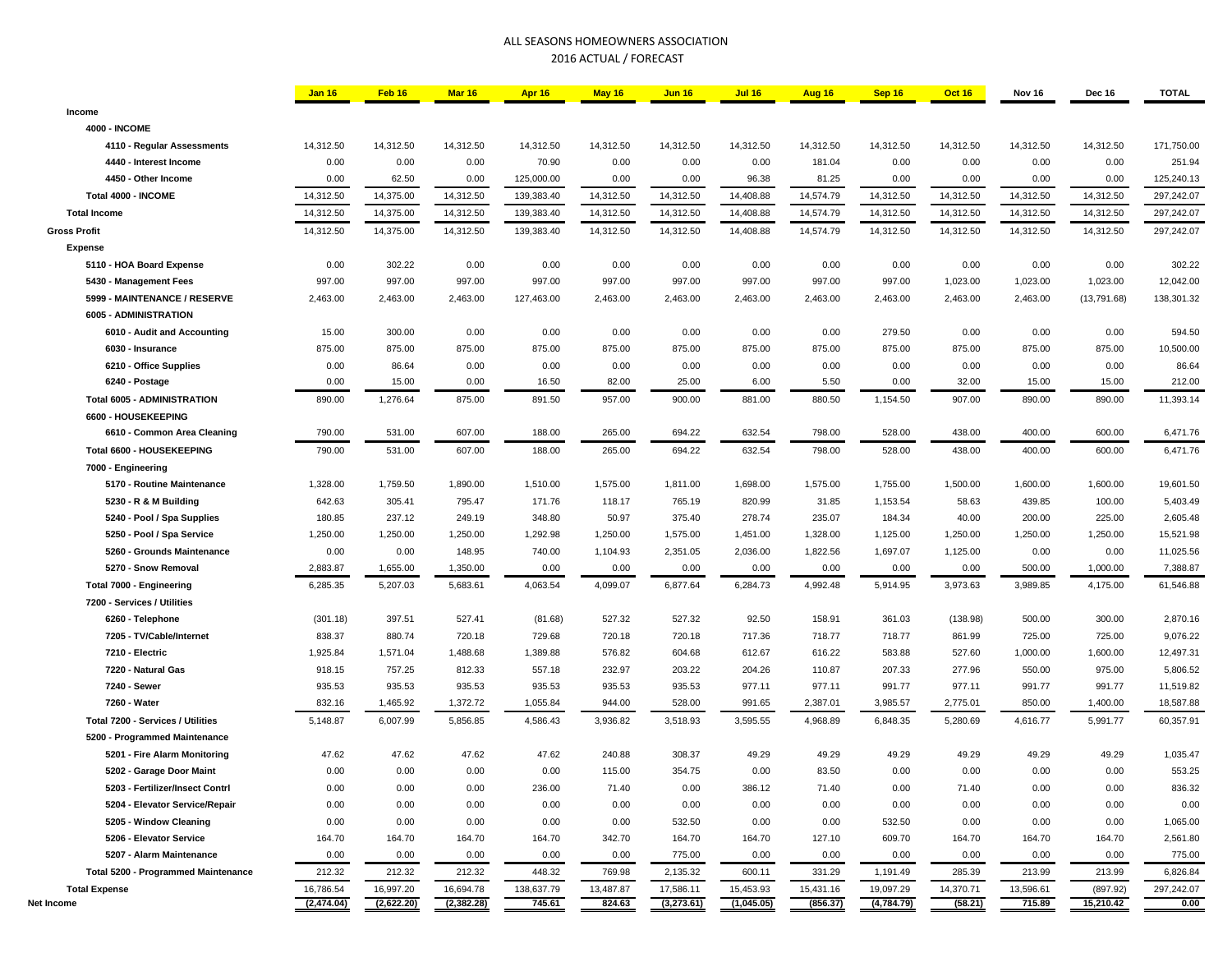#### ALL SEASONS HOMEOWNERS ASSOCIATION 2016 BUDGET

|                                                           | 16-Jan    | 16-Feb    | 16-Mar     | 16-Apr    | 16-May    | 16-Jun     | 16-Jul    | 16-Aug    | 16-Sep    | 16-Oct    | 16-Nov    | 16-Dec    | <b>TOTAL</b> |
|-----------------------------------------------------------|-----------|-----------|------------|-----------|-----------|------------|-----------|-----------|-----------|-----------|-----------|-----------|--------------|
| Income                                                    |           |           |            |           |           |            |           |           |           |           |           |           |              |
| <b>4000 - INCOME</b>                                      |           |           |            |           |           |            |           |           |           |           |           |           |              |
| 4110 - Regular Assessments                                | 14,312.50 | 14,312.50 | 14,312.50  | 14,312.50 | 14,312.50 | 14,312.50  | 14,312.50 | 14,312.50 | 14,312.50 | 14,312.50 | 14,312.50 | 14,312.50 | 171,750.00   |
| 4120 - Late Fees                                          | 0.00      | 0.00      | 0.00       | 0.00      | 0.00      | 0.00       | 0.00      | 0.00      | 0.00      | 0.00      | 0.00      | 0.00      | 0.00         |
| 4440 - Interest Income                                    | 20.00     | 20.00     | 20.00      | 20.00     | 20.00     | 20.00      | 20.00     | 20.00     | 20.00     | 20.00     | 20.00     | 20.00     | 240.00       |
| 4450 - Special Assessment                                 | 0.00      | 0.00      | 0.00       | 50,000.00 | 0.00      | 0.00       | 75,000.00 | 0.00      | 0.00      | 0.00      | 0.00      | 0.00      | 125,000.00   |
| Total 4000 - INCOME                                       | 14,332.50 | 14,332.50 | 14,332.50  | 64,332.50 | 14,332.50 | 14,332.50  | 89,332.50 | 14,332.50 | 14,332.50 | 14,332.50 | 14,332.50 | 14,332.50 | 296,990.00   |
| <b>Total Income</b>                                       | 14,332.50 | 14,332.50 | 14,332.50  | 64,332.50 | 14,332.50 | 14,332.50  | 89,332.50 | 14,332.50 | 14,332.50 | 14,332.50 | 14,332.50 | 14,332.50 | 296,990.00   |
| <b>Gross Profit</b>                                       | 14,332.50 | 14,332.50 | 14,332.50  | 64,332.50 | 14,332.50 | 14,332.50  | 89,332.50 | 14,332.50 | 14,332.50 | 14,332.50 | 14,332.50 | 14,332.50 | 296,990.00   |
| <b>Expense</b>                                            |           |           |            |           |           |            |           |           |           |           |           |           |              |
| 5110 - HOA Board Expense                                  | 0.00      | 159.50    | 0.00       | 0.00      | 0.00      | 0.00       | 0.00      | 0.00      | 0.00      | 0.00      | 0.00      | 0.00      | 159.50       |
| 5430 - Management Fees                                    | 997.00    | 997.00    | 997.00     | 997.00    | 997.00    | 997.00     | 997.00    | 997.00    | 997.00    | 1,023.00  | 1,023.00  | 1,023.00  | 12,042.00    |
| 5500 - Taxes                                              | 0.00      | 0.00      | 0.00       | 0.00      | 0.00      | 0.00       | 0.00      | 0.00      | 0.00      | 0.00      | 0.00      | 0.00      | 0.00         |
| 5999 - MAINTENANCE / RESERVE                              | 2,463.00  | 2,463.00  | 2,463.00   | 52,463.00 | 2,463.00  | 2,463.00   | 77,463.00 | 2,463.00  | 2,463.00  | 2,463.00  | 2,463.00  | 2,464.50  | 154,557.50   |
| 6005 - ADMINISTRATION                                     |           |           |            |           |           |            |           |           |           |           |           |           |              |
| 6010 - Audit and Accounting                               | 10.00     | 10.00     | 0.00       | 10.00     | 600.00    | 10.00      | 10.00     | 0.00      | 0.00      | 0.00      | 0.00      | 0.00      | 650.00       |
| 6030 - Insurance                                          | 916.00    | 916.00    | 916.00     | 916.00    | 916.00    | 916.00     | 916.00    | 916.00    | 916.00    | 916.00    | 916.00    | 916.00    | 10,992.00    |
| 6240 - Postage                                            | 0.00      | 11.00     | 15.00      | 5.00      | 75.00     | 15.00      | 6.00      | 5.00      | 10.00     | 5.00      | 15.00     | 5.00      | 167.00       |
| 6290 - Licenses-Permits                                   | 60.00     | 0.00      | 0.00       | 10.00     | 0.00      | 0.00       | 200.00    | 0.00      | 0.00      | 0.00      | 0.00      | 0.00      | 270.00       |
| 6005 - ADMINISTRATION - Other                             | 0.00      | 0.00      | 0.00       | 0.00      | 0.00      | 0.00       | 0.00      | 0.00      | 0.00      | 0.00      | 0.00      | 0.00      | 0.00         |
| <b>Total 6005 - ADMINISTRATION</b><br>6600 - HOUSEKEEPING | 986.00    | 937.00    | 931.00     | 941.00    | 1,591.00  | 941.00     | 1,132.00  | 921.00    | 926.00    | 921.00    | 931.00    | 921.00    | 12,079.00    |
| 6610 - Common Area Cleaning                               | 600.00    | 600.00    | 600.00     | 600.00    | 250.00    | 300.00     | 300.00    | 300.00    | 300.00    | 300.00    | 400.00    | 600.00    | 5,150.00     |
| Total 6600 - HOUSEKEEPING                                 | 600.00    | 600.00    | 600.00     | 600.00    | 250.00    | 300.00     | 300.00    | 300.00    | 300.00    | 300.00    | 400.00    | 600.00    | 5,150.00     |
| 7000 - Engineering                                        |           |           |            |           |           |            |           |           |           |           |           |           |              |
| 5170 - Routine Maintenance                                | 1,500.00  | 1,500.00  | 1,500.00   | 1,400.00  | 1,500.00  | 1,500.00   | 1,500.00  | 1,500.00  | 1,400.00  | 1,500.00  | 1,500.00  | 1,500.00  | 17,800.00    |
| 5230 - R & M Building                                     | 150.00    | 100.00    | 200.00     | 100.00    | 100.00    | 300.00     | 100.00    | 200.00    | 200.00    | 1,000.00  | 100.00    | 100.00    | 2,650.00     |
| 5240 - Pool / Spa Supplies                                | 150.00    | 150.00    | 150.00     | 150.00    | 150.00    | 150.00     | 150.00    | 150.00    | 150.00    | 150.00    | 150.00    | 150.00    | 1,800.00     |
| 5250 - Pool / Spa Service                                 | 1,250.00  | 1,250.00  | 1,250.00   | 1,250.00  | 1,250.00  | 1,250.00   | 1,250.00  | 1,250.00  | 1,250.00  | 1,250.00  | 1,250.00  | 1,250.00  | 15,000.00    |
| 5260 - Grounds Maintenance                                | 0.00      | 100.00    | 1,000.00   | 1,000.00  | 1,000.00  | 2,500.00   | 1,600.00  | 1,800.00  | 1,500.00  | 1,000.00  | 0.00      | 0.00      | 11,500.00    |
| 5270 - Snow Removal                                       | 2.100.00  | 800.00    | 1.000.00   | 0.00      | 0.00      | 0.00       | 0.00      | 0.00      | 0.00      | 0.00      | 150.00    | 200.00    | 4.250.00     |
| Total 7000 - Engineering                                  | 5,150.00  | 3,900.00  | 5,100.00   | 3,900.00  | 4,000.00  | 5,700.00   | 4,600.00  | 4,900.00  | 4,500.00  | 4,900.00  | 3,150.00  | 3,200.00  | 53,000.00    |
| 7200 - Services / Utilities                               |           |           |            |           |           |            |           |           |           |           |           |           |              |
| 6260 - Telephone                                          | (170.00)  | 500.00    | 500.00     | (170.00)  | 500.00    | 500.00     | (170.00)  | 500.00    | 500.00    | (170.00)  | 500.00    | 500.00    | 3,320.00     |
| 7205 - TV/Cable/Internet                                  | 725.00    | 725.00    | 725.00     | 725.00    | 725.00    | 725.00     | 725.00    | 725.00    | 725.00    | 725.00    | 725.00    | 725.00    | 8,700.00     |
| 7210 - Electric                                           | 1,550.00  | 1,425.00  | 1,475.00   | 850.00    | 550.00    | 575.00     | 600.00    | 600.00    | 600.00    | 700.00    | 900.00    | 1,100.00  | 10,925.00    |
| 7220 - Natural Gas                                        | 900.00    | 650.00    | 750.00     | 550.00    | 400.00    | 200.00     | 140.00    | 160.00    | 200.00    | 225.00    | 500.00    | 900.00    | 5,575.00     |
| 7240 - Sewer                                              | 975.00    | 975.00    | 975.00     | 975.00    | 975.00    | 975.00     | 975.00    | 975.00    | 975.00    | 975.00    | 975.00    | 975.00    | 11,700.00    |
| 7260 - Water                                              | 600.00    | 1,150.00  | 1,400.00   | 1,200.00  | 900.00    | 550.00     | 900.00    | 2,300.00  | 2,300.00  | 1,300.00  | 600.00    | 1,000.00  | 14,200.00    |
| Total 7200 - Services / Utilities                         | 4,580.00  | 5,425.00  | 5,825.00   | 4,130.00  | 4,050.00  | 3,525.00   | 3,170.00  | 5,260.00  | 5,300.00  | 3,755.00  | 4,200.00  | 5,200.00  | 54,420.00    |
| 5200 - Programmed Maintenance                             |           |           |            |           |           |            |           |           |           |           |           |           |              |
| 5201 - Fire Alarm Monitoring                              | 50.00     | 50.00     | 50.00      | 50.00     | 50.00     | 50.00      | 50.00     | 50.00     | 50.00     | 50.00     | 50.00     | 50.00     | 600.00       |
| 5202 - Garage Door Maint                                  | 0.00      | 83.50     | 0.00       | 0.00      | 83.50     | 0.00       | 0.00      | 0.00      | 0.00      | 0.00      | 90.00     | 0.00      | 257.00       |
| 5203 - Fertilizer/Insect Contri                           |           |           |            |           |           |            | 310.00    |           |           |           | 310.00    |           | 620.00       |
| 5204 - Elevator Service/Repair                            | 175.00    | 175.00    | 175.00     | 175.00    | 175.00    | 175.00     | 175.00    | 175.00    | 175.00    | 175.00    | 175.00    | 175.00    | 2,100.00     |
| 5205 - Window Cleaning                                    | 0.00      | 0.00      | 0.00       | 0.00      | 0.00      | 532.50     | 0.00      | 0.00      | 0.00      | 532.50    | 0.00      | 0.00      | 1,065.00     |
| 5207 - Alarm Maintenance                                  | 0.00      | 0.00      | 0.00       | 0.00      | 0.00      | 940.00     | 0.00      | 0.00      | 0.00      | 0.00      | 0.00      | 0.00      | 940.00       |
| Total 5200 - Programmed Maintenance                       | 225.00    | 308.50    | 225.00     | 225.00    | 308.50    | 1,697.50   | 535.00    | 225.00    | 225.00    | 757.50    | 625.00    | 225.00    | 5,582.00     |
| <b>Total Expense</b>                                      | 15,001.00 | 14,790.00 | 16,141.00  | 63,256.00 | 13,659.50 | 15,623.50  | 88,197.00 | 15,066.00 | 14,711.00 | 14,119.50 | 12,792.00 | 13,633.50 | 296,990.00   |
| Net Income                                                | (668.50)  | (457.50)  | (1,808.50) | 1,076.50  | 673.00    | (1,291.00) | 1,135.50  | (733.50)  | (378.50)  | 213.00    | 1,540.50  | 699.00    | 0.00         |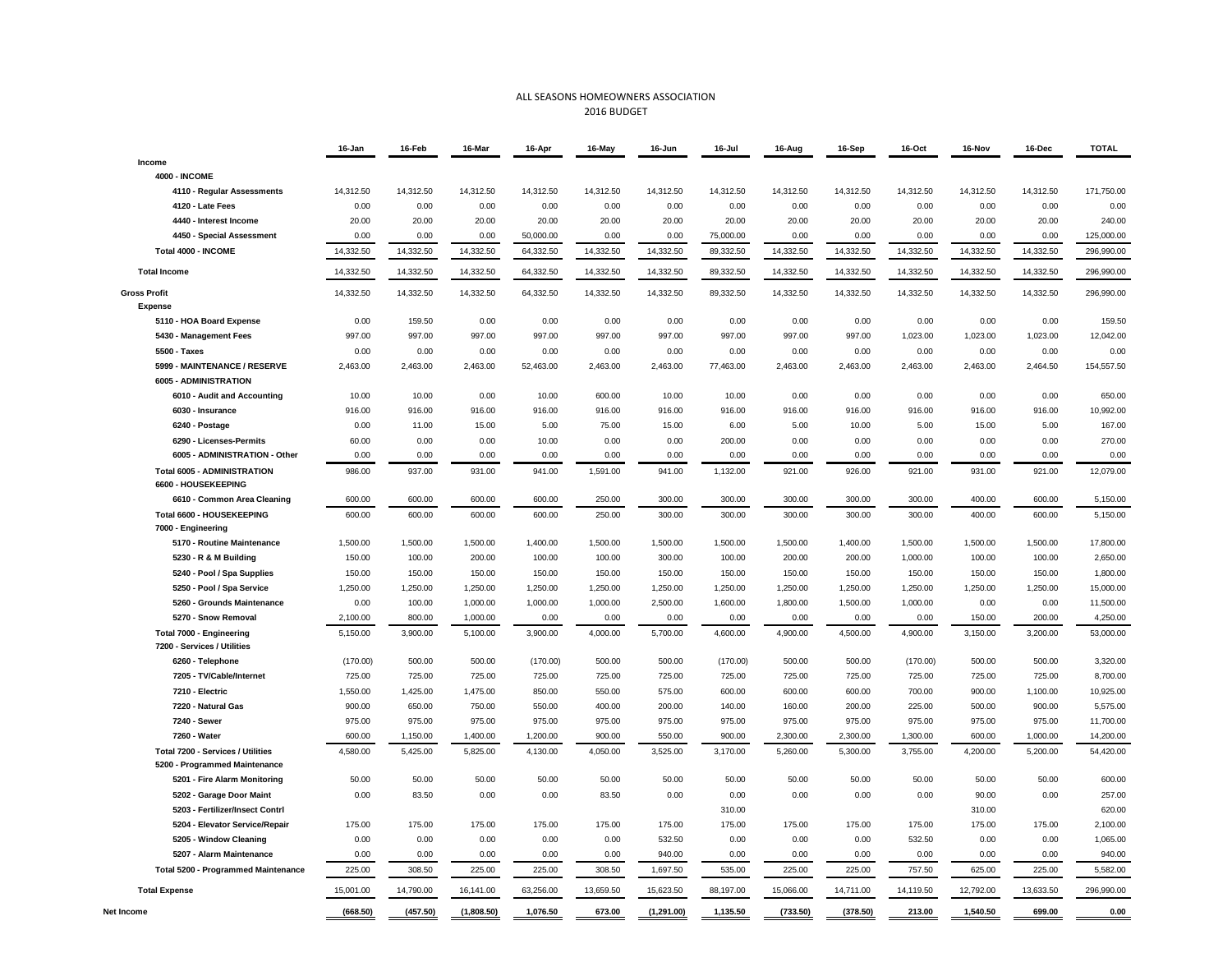# **ALL SEASON HOMEOWNERS ASSOCIATION VARIANCE 2016 -2017**

| <b>OPERATING VARIANCE</b>      | 2016 Budget   | 2016 Actual   |    | 2017<br>Proposed |
|--------------------------------|---------------|---------------|----|------------------|
| <b>INCOME</b>                  | \$<br>296,990 | \$<br>297,242 | \$ | 189,417          |
| <b>BOARD / MGMT EXPENSES</b>   | \$<br>12,202  | \$<br>12,344  | \$ | 12,323           |
| <b>ADMINISTRATIVE</b>          | \$<br>12,079  | \$<br>11,393  | \$ | 11,357           |
| <b>HOUSEKEEPING</b>            | \$<br>5,150   | \$<br>6,472   | \$ | 8,682            |
| <b>ENGINEERING</b>             | \$<br>53,000  | \$<br>61,547  | \$ | 62,324           |
| <b>UTILITIES</b>               | \$<br>54,420  | \$<br>60,358  | \$ | 58,530           |
| PROGRAMMED MAINTENANCE         | \$<br>5,582   | \$<br>6,827   | \$ | 6,763            |
| <b>TOTAL EXPENSES</b>          | 142,433       | \$<br>158,941 |    | 159,979          |
| <b>TOTAL INCOME</b>            | \$<br>296,990 | \$<br>297,242 | \$ | 189,417          |
| <b>INCOME less EXPENSES</b>    | \$<br>154,558 | \$<br>138,301 | -S | 29,438           |
| (Additions to Capital Reserve) |               |               |    |                  |

| <b>CAPITAL PROJECTS</b>        | 2016 Budget   | 2016 Actual   | 2017<br>Proposed |
|--------------------------------|---------------|---------------|------------------|
| <b>ASPHAULT REPAIR</b>         | \$<br>3,866   | \$<br>3,637   | \$               |
| <b>ROOF REPAIR</b>             | \$<br>2,080   | \$<br>2,893   | \$               |
| ROOF REPLACEMENT               | \$            | \$            | \$               |
| DECK / HANDRAIL PAINT & REPAIR | \$            | \$            | \$<br>4,876      |
| UNDERDECK PAINT/REPAIR         | \$            | \$            | \$               |
| POOL UPGRADE                   | \$            | \$            | \$               |
| SIDING PAINT/REPAIR            | \$<br>7,763   | \$<br>12,456  | \$               |
| <b>INGRESS / EGRESS DOORS</b>  | \$            | \$            | \$               |
| <b>POOL FURNITURE</b>          | \$            | \$            | \$               |
| <b>GUTTERS / DOWNSPOUTS</b>    | \$            | \$            | \$               |
| <b>TREE PRUNING</b>            | \$<br>955     | \$<br>973     | \$               |
| HOT WATER BOILER (COMMON)      | \$            | \$            | \$               |
| <b>DECK STAINING</b>           | \$            | \$            | \$               |
| SOFT WATER RESIN CONTAINER     | \$<br>4,000   | \$            | \$<br>6,600      |
| <b>HEAT TRACE</b>              | \$<br>1,836   | \$<br>1,836   | \$               |
| <b>COMMON AREA UPGRADE</b>     | \$<br>100,000 | \$<br>123,567 | \$               |
| <b>TOTAL CAPITAL</b>           | \$<br>120,500 | \$<br>145,362 | \$<br>11,476     |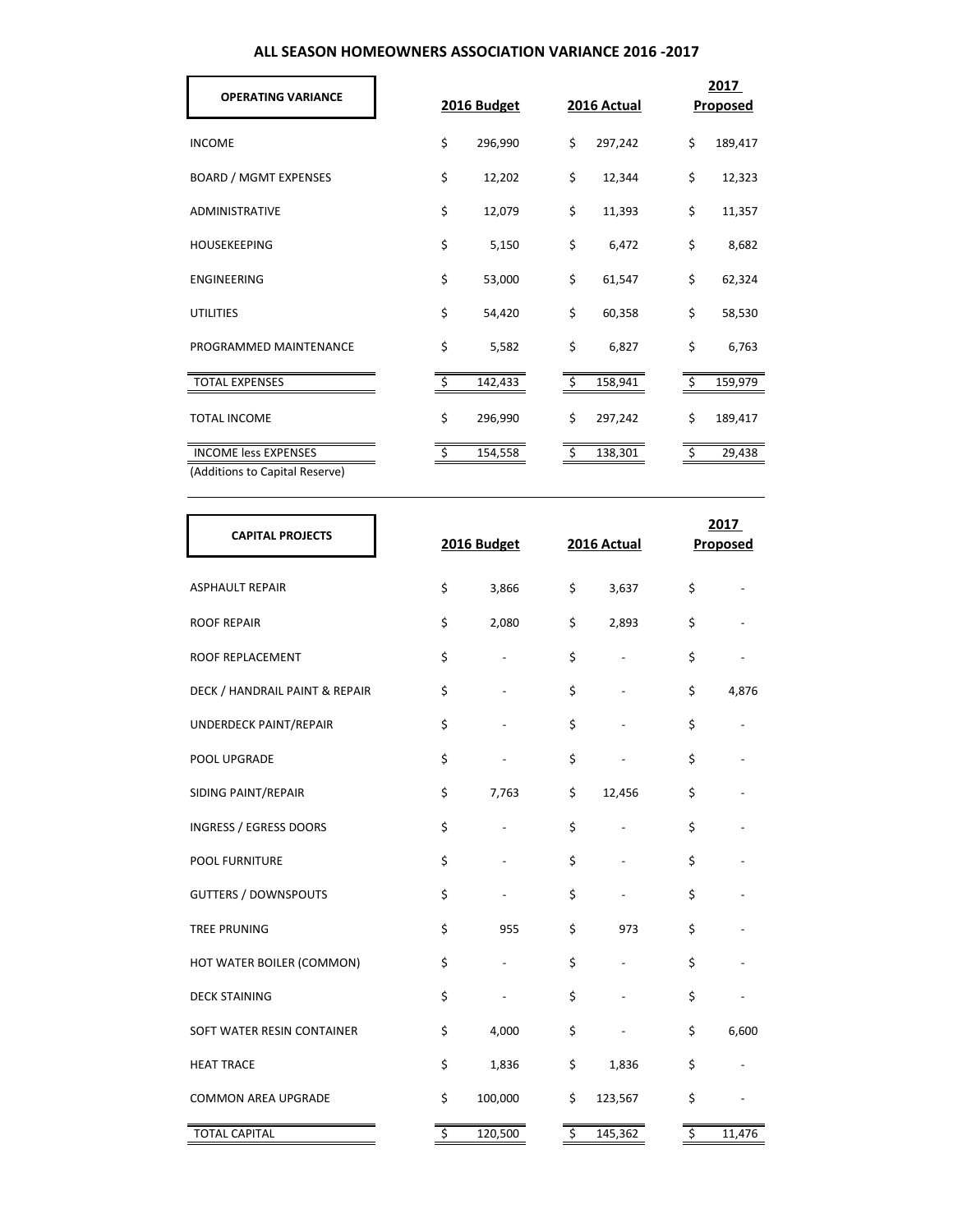# **ALL SEASONS HOMEOWNERS ASSOCIATION**

2017 BUDGET VARIANCE REPORT

|                                     |             | 2016          | VARIANCE     | VARIANCE | 2016          | 2017          | <b>VARIANCE</b> | VARIANCE |  |
|-------------------------------------|-------------|---------------|--------------|----------|---------------|---------------|-----------------|----------|--|
|                                     | 2016 ACTUAL | <b>BUDGET</b> | <u>\$\$</u>  | %%       | <b>ACTUAL</b> | <b>BUDGET</b> | <u>\$\$</u>     | %%       |  |
| Income                              |             |               |              |          |               |               |                 |          |  |
| <b>4000 - INCOME</b>                |             |               |              |          |               |               |                 |          |  |
| 4110 - Regular Assessments          | 171,750.00  | 171,750.00    | 0.00         | 0%       | 171,750.00    | 188,925.00    | 17,175.00       | 10%      |  |
| 4120 - Late Fees                    | 0           | 0.00          | 0.00         | 0%       | 0.00          | 240.00        | 240.00          |          |  |
| 4440 - Interest Income              | 251.94      | 240.00        | 11.94        | 0%       | 251.94        | 252.00        | 0.06            | 0%       |  |
| 4450 - Other Income                 | 125,240.13  | 125,000.00    | 240.13       | 0%       | 125,240.13    | 0.00          | (125, 240.13)   | $-100%$  |  |
| Total 4000 - INCOME                 | 297,242.07  | 296,990.00    | 252.07       | $0\%$    | 297,242.07    | 189,417.00    | (107, 825.07)   | $-36%$   |  |
| <b>Total Income</b>                 | 297,242.07  | 296,990.00    | 252.07       | $0\%$    | 297,242.07    | 189,417.00    | (107, 825.07)   | $-36%$   |  |
| <b>Expense</b>                      |             |               |              |          |               |               |                 |          |  |
| 5110 - HOA Board Expense            | 302.22      | 159.50        | 142.72       | 89%      | 302.22        | 200.00        | (102.22)        | $-34%$   |  |
| 5430 - Management Fees              | 12,042.00   | 12,042.00     | 0.00         | 0%       | 12,042.00     | 12,123.00     | 81.00           | 1%       |  |
| 5999 - MAINTENANCE / RESERVE        | 138,301.32  | 154,557.50    | (16, 256.18) | 0%       | 138,301.32    | 29,438.00     | (108, 863.32)   | $-79%$   |  |
| 6005 - ADMINISTRATION               |             |               |              |          |               |               |                 |          |  |
| 6010 - Audit and Accounting         | 594.50      | 650.00        | (55.50)      | $-9%$    | 594.50        | 595.00        | 0.50            | 0%       |  |
| 6030 - Insurance                    | 10,500.00   | 10,992.00     | (492.00)     | $-4%$    | 10,500.00     | 10,500.00     | 0.00            | 0%       |  |
| 6240 - Postage                      | 212.00      | 167.00        | 45.00        | 0%       | 212.00        | 175.00        | (37.00)         | $-17%$   |  |
| 6290 - Licenses-Permits / Other     | 86.64       | 270.00        | (183.36)     | -68%     | 86.64         | 87.00         | 0.36            | 0%       |  |
| <b>Total 6005 - ADMINISTRATION</b>  | 11,393.14   | 12,079.00     | (685.86)     | $-6%$    | 11,393.14     | 11,357.00     | (36.14)         | 0%       |  |
| 6600 - HOUSEKEEPING                 |             |               |              |          |               |               |                 |          |  |
| 6610 - Common Area Cleaning         | 6,471.76    | 5,150.00      | 1,321.76     | 126%     | 6,471.76      | 8,682.00      | 2,210.24        | 34%      |  |
| Total 6600 - HOUSEKEEPING           | 6,471.76    | 5,150.00      | 1,321.76     | 26%      | 6,471.76      | 8,682.00      | 2,210.24        | 34%      |  |
| 7000 - Engineering                  |             |               |              |          |               |               |                 |          |  |
| 5170 - Routine Maintenance          | 19,601.50   | 17,800.00     | 1,801.50     | 10%      | 19,601.50     | 18,500.00     | (1, 101.50)     | $-6%$    |  |
| 5230 - R & M Building               | 5,403.49    | 2,650.00      | 2,753.49     | 104%     | 5,403.49      | 2,650.00      | (2,753.49)      | $-51%$   |  |
| 5240 - Pool / Spa Supplies          | 2,605.48    | 1,800.00      | 805.48       | 45%      | 2,605.48      | 1,800.00      | (805.48)        | $-31%$   |  |
| 5250 - Pool / Spa Service           | 15,521.98   | 15,000.00     | 521.98       | 3%       | 15,521.98     | 22,729.00     | 7,207.02        | 46%      |  |
| 5260 - Grounds Maintenance          | 11,025.56   | 11,500.00     | (474.44)     | $-4%$    | 11,025.56     | 10,240.00     | (785.56)        | $-7%$    |  |
| 5270 - Snow Removal                 | 7,388.87    | 4,250.00      | 3,138.87     | 74%      | 7,388.87      | 6,405.00      | (983.87)        | $-13%$   |  |
| Total 7000 - Engineering            | 61,546.88   | 53,000.00     | 8,546.88     | 16%      | 61,546.88     | 62,324.00     | 777.12          | 1%       |  |
| 7200 - Services / Utilities         |             |               |              |          |               |               |                 |          |  |
| 6260 - Telephone                    | 2,870.16    | 3,320.00      | (449.84)     | $-14%$   | 2,870.16      | 3,320.00      | 449.84          | 16%      |  |
| 7205 - TV/Cable/Internet            | 9,076.22    | 8,700.00      | 376.22       | 4%       | 9,076.22      | 8,698.00      | (378.22)        | $-4%$    |  |
| 7210 - Electric                     | 12,497.31   | 10,925.00     | 1,572.31     | 14%      | 12,497.31     | 12,500.00     | 2.69            | 0%       |  |
| 7220 - Natural Gas                  | 5,806.52    | 5,575.00      | 231.52       | 4%       | 5,806.52      | 5,760.00      | (46.52)         | $-1%$    |  |
| 7240 - Sewer                        | 11,519.82   | 11,700.00     | (180.18)     | $-2%$    | 11,519.82     | 11,640.00     | 120.18          | 1%       |  |
| 7260 - Water                        | 18,587.88   | 14,200.00     | 4,387.88     | 31%      | 18,587.88     | 16,612.00     | (1,975.88)      | $-11%$   |  |
| Total 7200 - Services / Utilities   | 60.357.91   | 54,420.00     | 5,937.91     | 11%      | 60,357.91     | 58,530.00     | (1,827.91)      | $-3%$    |  |
| 5200 - Programmed Maintenance       |             |               |              |          |               |               |                 |          |  |
| 5201 - Fire Alarm Monitoring        | 1,035.47    | 600.00        | 435.47       | 73%      | 1,035.47      | 1,048.00      | 12.53           | 1%       |  |
| 5202 - Garage Door Maint            | 553.25      | 257.00        | 296.25       | 115%     | 553.25        | 554.00        | 0.75            | 0%       |  |
| 5203 - Fertilizer/Insect Contrl     | 836.32      | 620.00        | 216.32       | 35%      | 836.32        | 747.00        | (89.32)         | $-11%$   |  |
| 5206 - Elevator Service/Repair      | 2,561.80    | 2,100.00      | 461.80       | 22%      | 2,561.80      | 2,574.00      | 12.20           | 0%       |  |
| 5205 - Window Cleaning              | 1,065.00    | 1,065.00      | 0.00         | 0%       | 1,065.00      | 1,065.00      | 0.00            | 0%       |  |
| 5207- Alarm Maintenance             | 775.00      | 940.00        | (165.00)     | 0%       | 775.00        | 775.00        | 0.00            | $0\%$    |  |
| Total 5200 - Programmed Maintenance | 6,826.84    | 5,582.00      | 1,244.84     | 22%      | 6,826.84      | 6,763.00      | (63.84)         | $-1%$    |  |
| <b>Total Expense</b>                | 297,242.07  | 296,990.00    | 252.07       | $0\%$    | 297,242.07    | 189,417.00    | (107, 825.07)   | $-36%$   |  |
| Net Income                          | 0.00        | 0.00          | 0.00         | 0%       | 0.00          | 0.00          | 0.00            | 0%       |  |